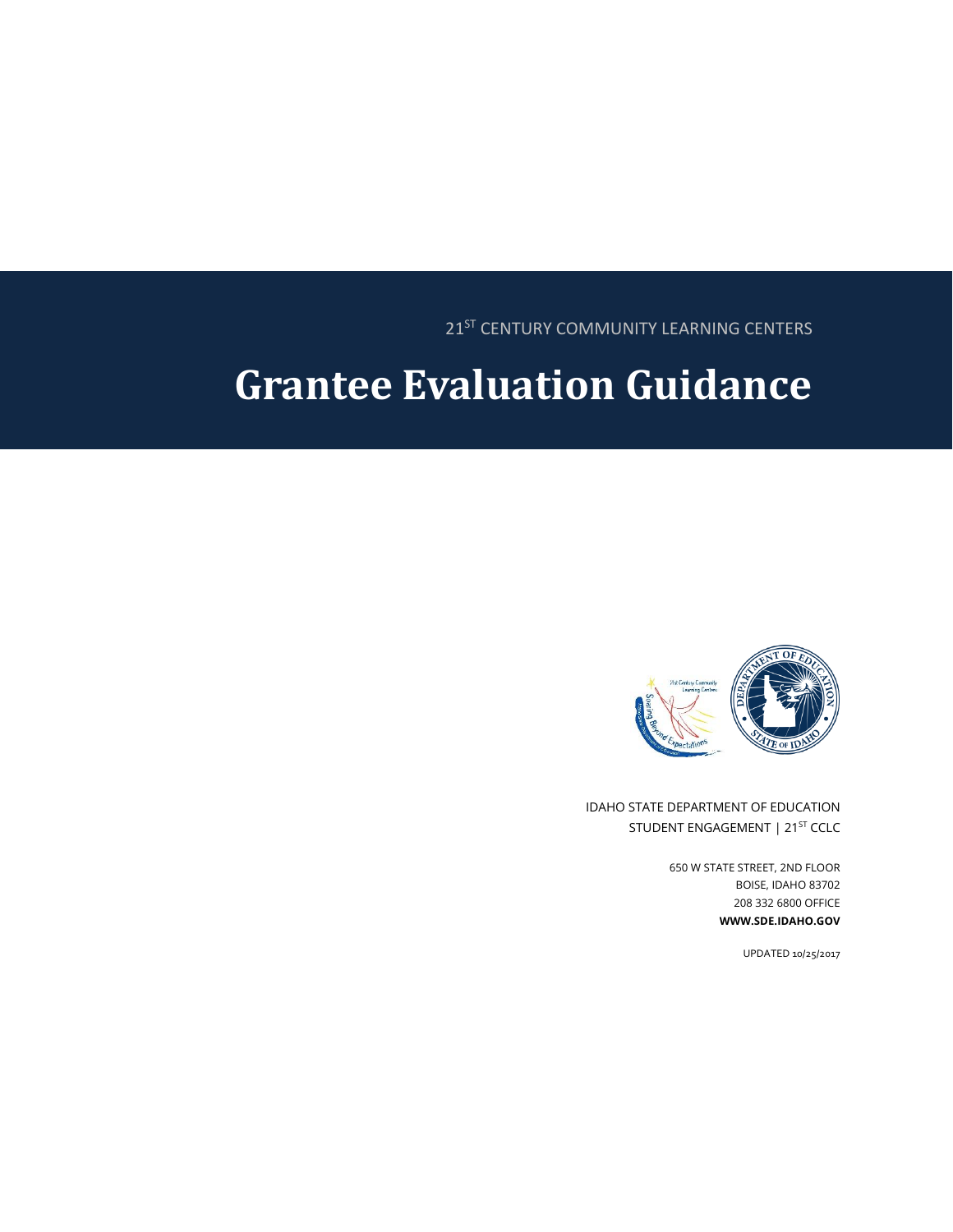### **TABLE OF CONTENTS**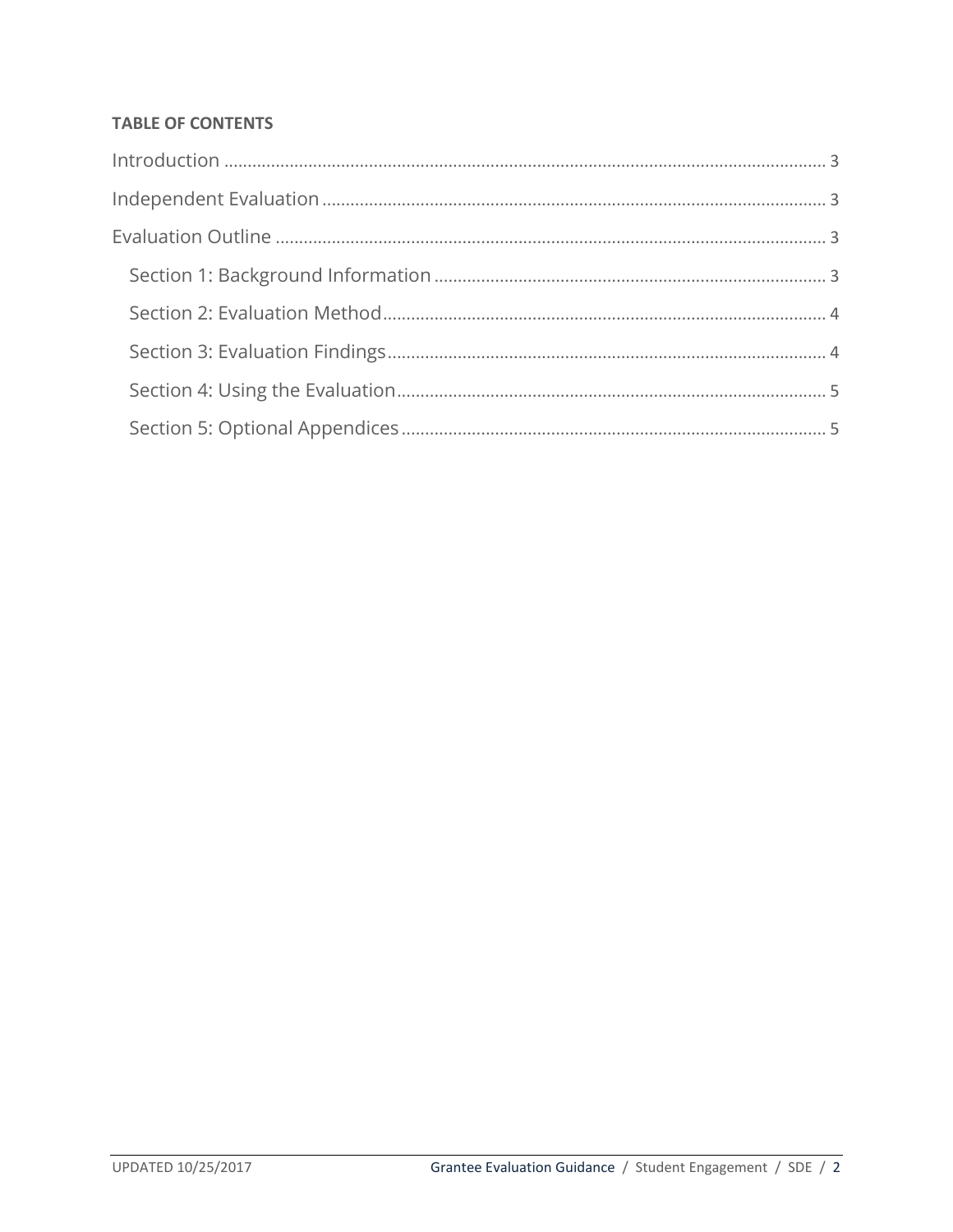## <span id="page-2-0"></span>**INTRODUCTION**

All approved grantees are required to formalize an independent evaluation within the thirdyear of the program. The SDE provides technical assistance to guide grantees through the planning process of evaluation. The following guidance is provided to help ensure grantees maximize the independent evaluation in order to refine, improve, and strengthen the program and to refine performance measures (ESSA, Sec. 4205(b)).

## <span id="page-2-1"></span>**INDEPENDENT EVALUATION**

Effective independent evaluation is important for program performance and continuous improvement. Evaluation allows grantees to assess their programs, find areas for improvement, and refine program operations. Grantees that work closely with an evaluator leads to greater likelihood of implementation for locally appropriate solutions, staff buy-in, and program improvements. Because Idaho's  $21^{st}$  CCLC grantees vary widely, local evaluation is also important in making the case for the statewide program as a whole. To ensure local evaluations are consistently rigorous and provide comparable information, SDE requires the following of third year grantees:

- Use of a formal assessment tool and site observation tool;
- Use of an independent evaluator that does not have a conflict of interest (i.e. employee of organization, partner with organization, family members in program, etc.); and
- <span id="page-2-2"></span>A common evaluation outline (five sections) for local evaluation reports.

## **EVALUATION OUTLINE**

### <span id="page-2-3"></span>Section 1: Background Information

- Evaluator information name, contact information, organization, and brief descriptions of credentials.
- Year of the evaluation
- Program Description:
	- $\circ$  List of centers (site locations) and brief description of target population and recruitment strategies.
	- $\circ$  Activities provided, how often, and extent to which this matches original grant application.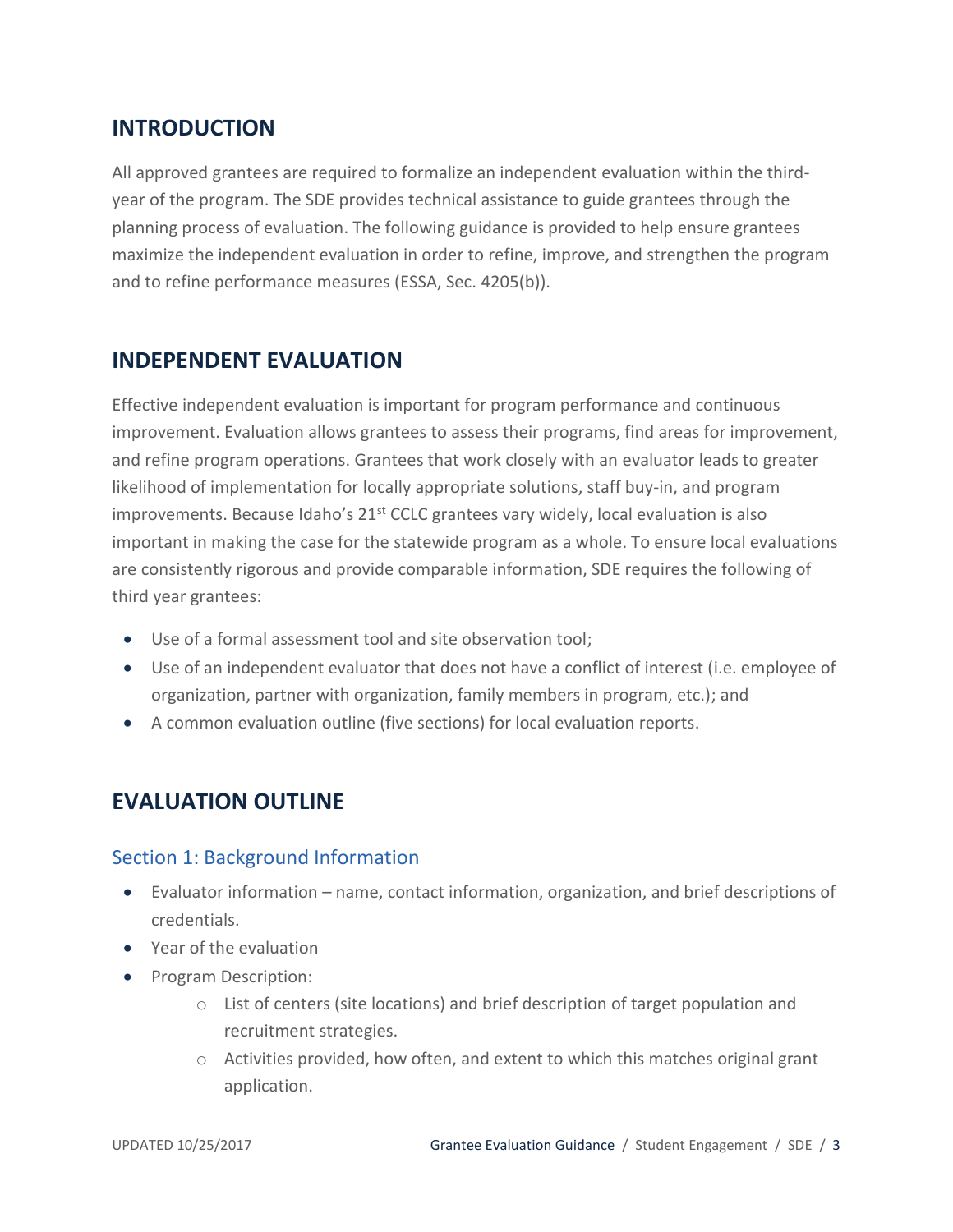- $\circ$  Participation numbers, average daily attendance, and percentage of regular program participants (students attending 30 or more days).
- Program Rationale
	- o The program rationale (or "theory of change") is a statement of why the program design is the right approach to accomplish the program goals. The program rationale should include:
		- A logic model that shows the relationships between primary program components; and
		- A list of specific program goals and the performance indicator(s) (i.e. measurable objectives) used to track each goal.

### <span id="page-3-0"></span>Section 2: Evaluation Method

- Evaluation questions Include a statement of the questions the evaluation answers. At a minimum, the evaluation questions should include:
	- $\circ$  Is the program delivering the services and content according to the original grant application?
	- o Is it accomplishing what it said it would accomplish in terms of program impact?
	- o What are the program's strengths and weaknesses?
	- o How can the program improve?
- Types and sources of evaluation data Provide at least three types of data:
	- $\circ$  Performance data about participants. This data covers attendance, grades, standardized tests, etc.;
	- $\circ$  Survey data from school teachers, program staff, key partners, students, parents, and other stakeholders;
	- $\circ$  Observation data recorded using a structured observation tool during one or more visits to the centers.

#### <span id="page-3-1"></span>Section 3: Evaluation Findings

- Data presentation Organize and present data to help answer the evaluation questions identified in section 2. Describe how the analysis of the data.
- Conclusions and recommendations Show how the data is relevant to the program goals listed in Section 1. Describe the program performance and improvements needed.